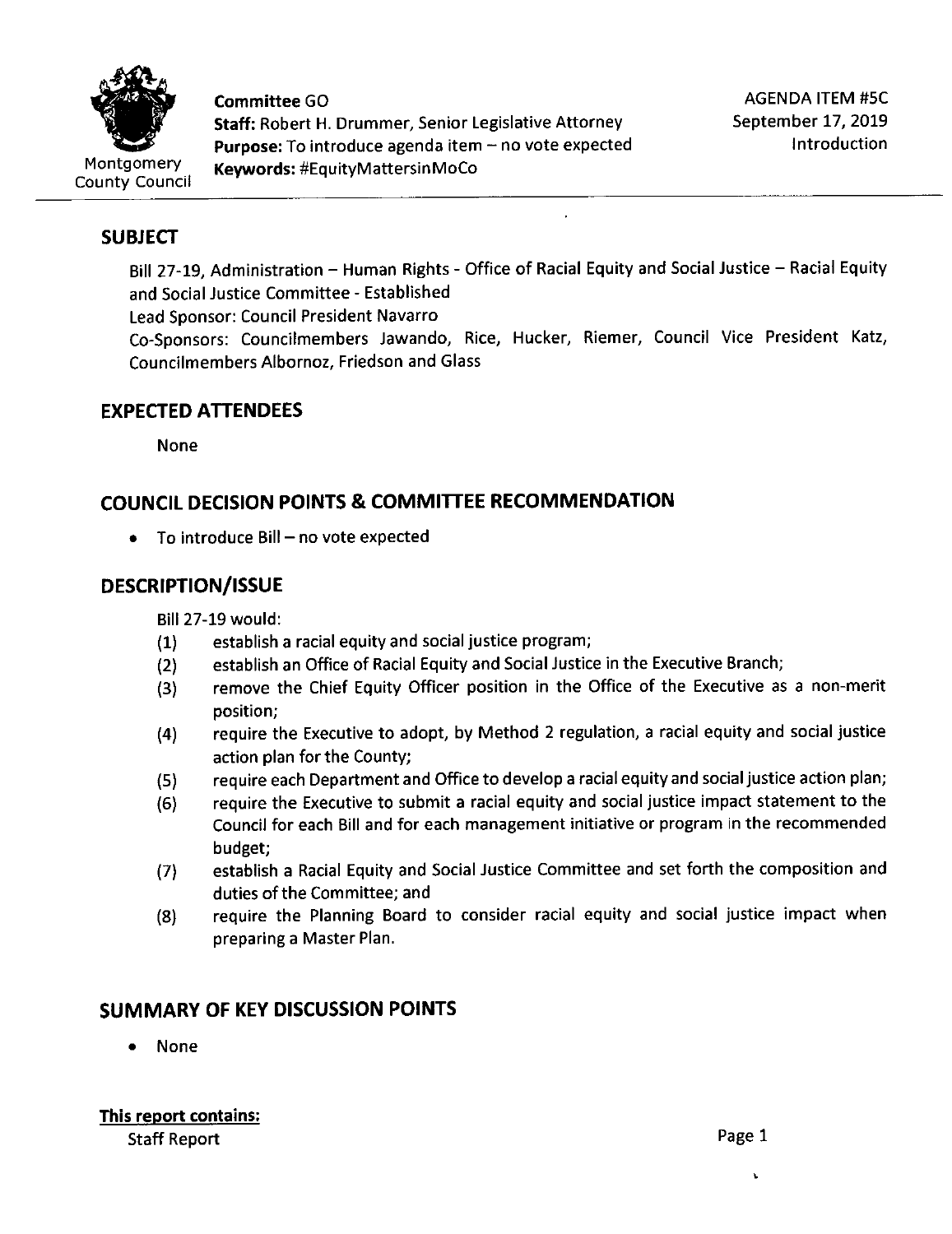| <b>Bill 27-19</b>                           | @1  |
|---------------------------------------------|-----|
| Legislative Request Report                  | O13 |
| <b>Council President Navarro memorandum</b> | O15 |

**Alternative format requests for people with disabilities.** If **you need assistance accessing this report you may** submit alternative format requests to the ADA Compliance Manager. The ADA Compliance Manager can also be reached at 240-777-6197 (TTY 240-777-6196) or at adacompliance@montgomerycountymd.gov

F:\LA W\BILLS\1927 Racial Equity\Intro Cover Sheet.Docx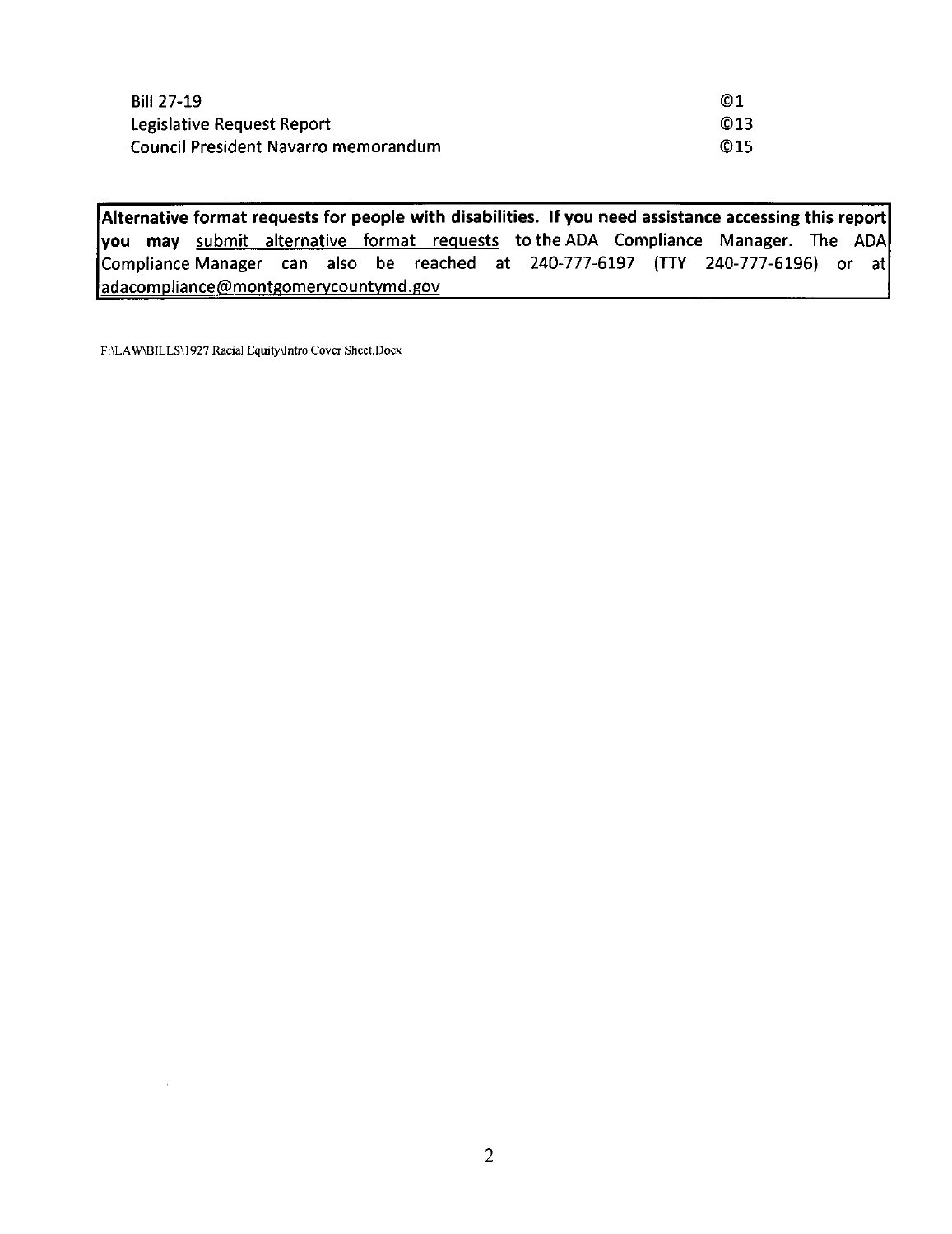Agenda Item SC September 17, 2019 **Introduction** 

#### **MEMORANDUM**

September 12, 2019

TO: County Council

FROM: Robert H. Drummer, Senior Legislative Attorney

SUBJECT: Bill 27-19, Administration - Human Rights - Office of Racial Equity and Social Justice - Racial Equity and Social Justice Committee - Established

PURPOSE: Introduction – no Council votes required

Bill 27-19, Administration- Human Rights - Office of Racial Equity and Social Justice - Racial Equity and Social Justice Committee - Established, sponsored by Lead Sponsor Council President Navarro, and Co-Sponsors Councilmembers Jawando, Rice, Hucker, Riemer, Council Vice President Katz, Councilmembers Albornoz, Friedson and Glass, is scheduled to be introduced on September 17, 2019. A public hearing is tentatively scheduled for October 22, 2019 at 1:30 p.m. and 7:30 p.m.<sup>1</sup>

Bill 27-19 would:

- (I) establish a racial equity and social justice program;
- (2) establish an Office of Racial Equity and Social Justice in the Executive Branch;
- (3) remove the Chief Equity Officer position in the Office of the Executive as a non-merit position;
- ( 4) require the Executive to adopt, by Method 2 regulation, a racial equity and social justice action plan for the County;
- ( 5) require each Department and Office to develop a racial equity and social justice action plan;
- (6) require the Executive to submit a racial equity and social justice impact statement to the Council for each Bill and for each management initiative or program in the recommended budget;
- (7) establish a Racial Equity and Social Justice Committee and set forth the composition and duties of the Committee; and
- (8) require the Planning Board to consider racial equity and social justice impact when preparing a Master Plan.

The Council's Office of Legislative Oversight released Report No. 2018-8, "Racial Equity in Government Decision-Making: Lessons from the Field" on September 25, 2018. The Council held a series of community meetings about disparate outcomes among County residents in wealth, housing, criminal justice, education, and health due to race. Bill 27-19 would establish a formal process for

'

<sup>&</sup>lt;sup>1</sup>#EquityMattersinMoCo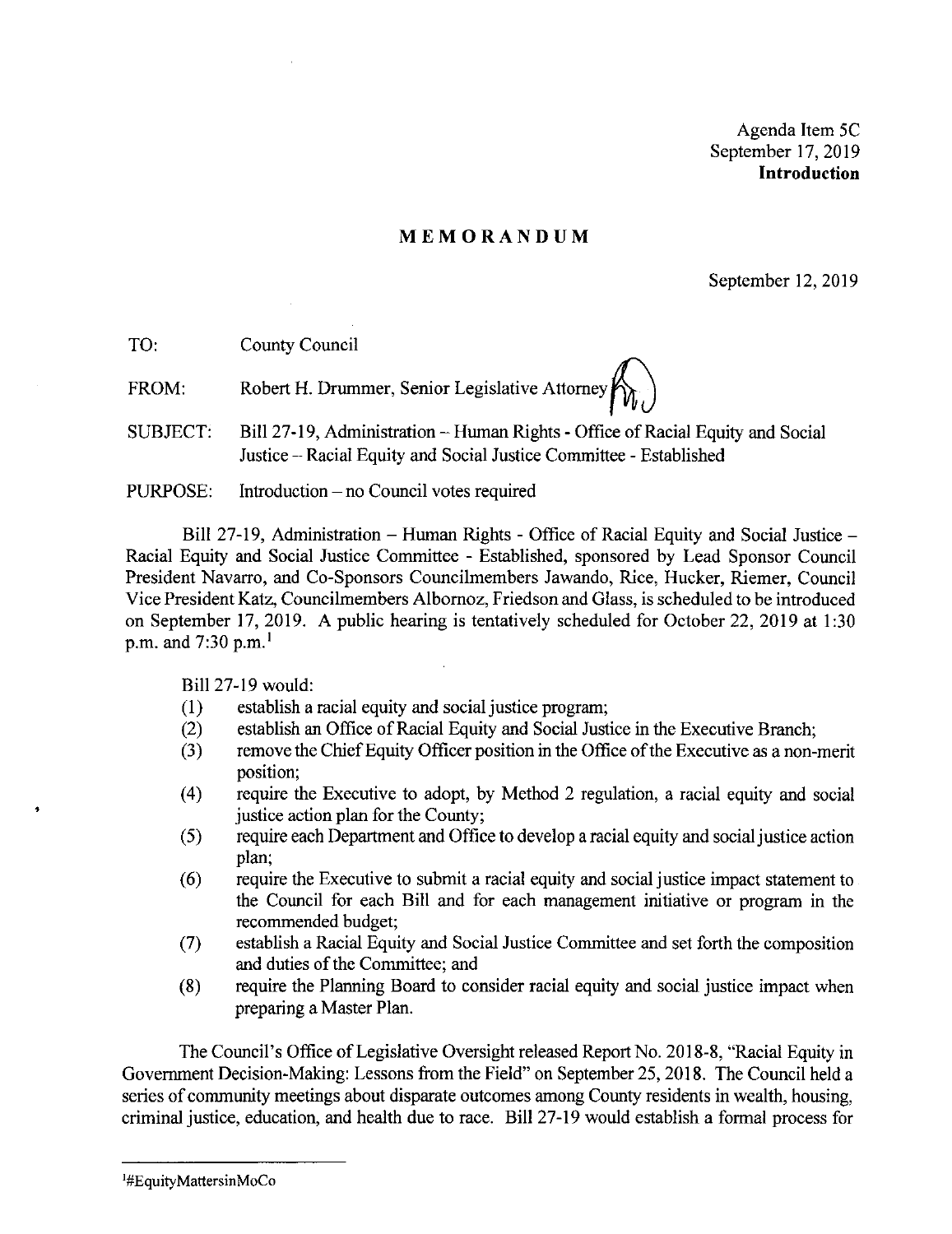the County to address these difficult issues that have persisted in the nation for at least 400 years. Council President Navarro's memorandum describing the need for this work is at ©15-16.

| This packet contains:                | Circle $#$ |
|--------------------------------------|------------|
| Bill 27-19                           |            |
| Legislative Request Report           |            |
| Council President Navarro memorandum |            |

**F:\LA W\BILLS\1927 Racial Equity\lntro Memo.Docx** 

 $\bar{z}$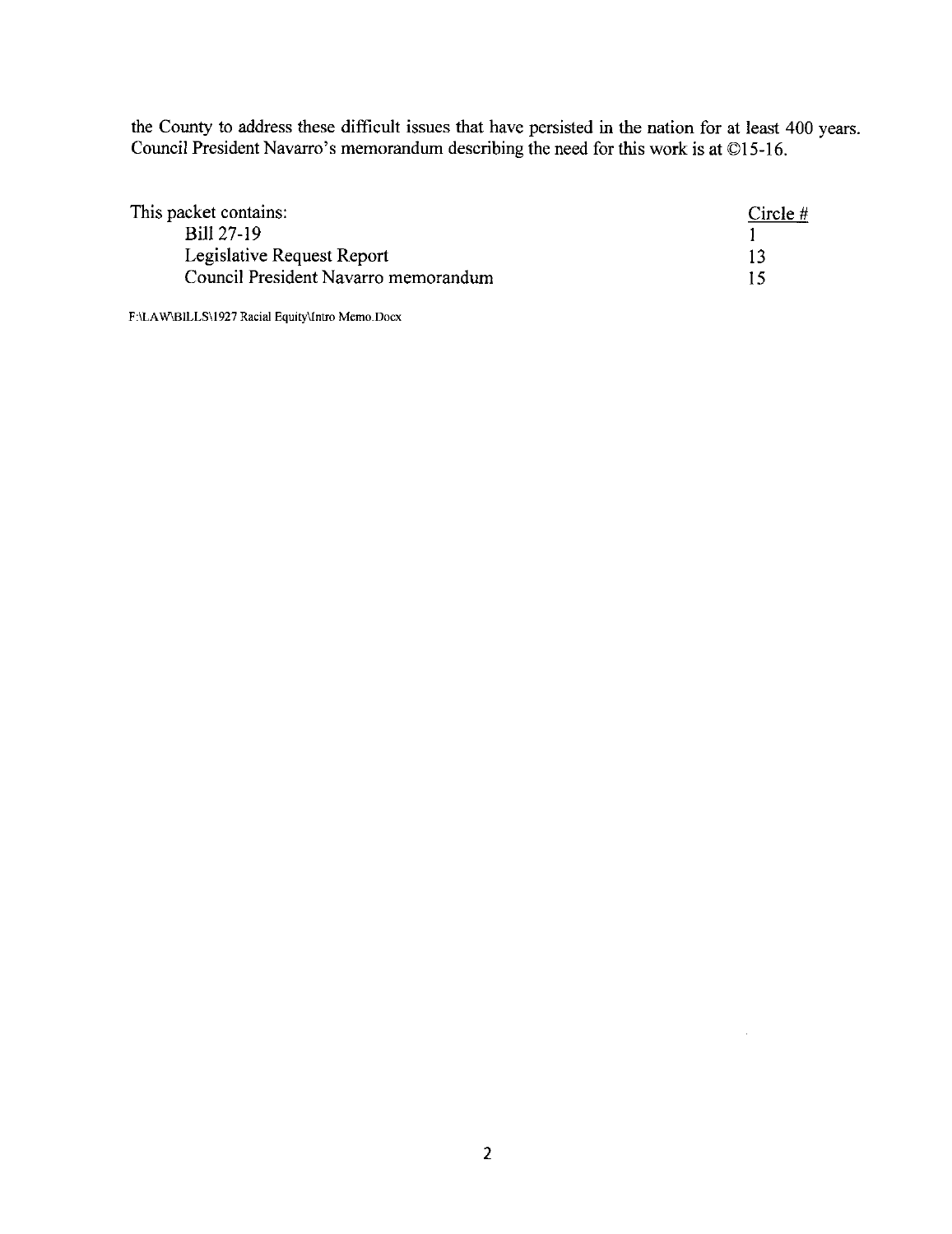| Bill No. 27-19    |                                      |  |
|-------------------|--------------------------------------|--|
|                   | Concerning: Administration - Human   |  |
|                   | Rights - Office of Racial Equity and |  |
|                   | Social Justice - Racial Equity and   |  |
|                   | Social Justice Advisory Committee -  |  |
| Established       |                                      |  |
|                   | Revised: 9/11/2019 Draft No. 7       |  |
|                   | Introduced: September 17, 2019       |  |
|                   | Expires: March 17, 2021              |  |
| Enacted:          |                                      |  |
| Executive:        |                                      |  |
| Effective:        |                                      |  |
| Sunset Date: None |                                      |  |
|                   | $Ch.$ _____, Laws of Mont. Co.       |  |
|                   |                                      |  |

# **COUNTY COUNCIL FOR MONTGOMERY COUNTY, MARYLAND**

Lead Sponsor: Council President Navarro Co-Sponsors: Councilmembers Jawando, Rice, Hucker, Riemer, Vice President Katz, Councilmembers Albornoz, Friedson and Glass

#### **AN ACT** to:

- (1) establish a racial equity and social justice program;
- (2) establish an Office of Racial Equity and Social Justice in the Executive Branch;
- (3) remove the Chief Equity Officer position in the Office of the Executive as a non-merit position;
- (4) require the Executive to adopt, by Method 2 regulation, a racial equity and social justice action plan for the County;
- (5) require each Department and Office to develop a racial equity and social justice action plan;
- (6) require the Executive to submit a racial equity and social justice impact statement to the Council for each Bill and for each management initiative or program in the recommended budget;
- (7) establish a Racial Equity and Social Justice Advisory Committee and set forth the composition and duties of the Committee;
- (8) require the Planning Board to consider racial equity and social justice impact when preparing a Master Plan; and
- (9) generally amend the law governing racial equity and social justice.

#### By amending

Montgomery County Code Chapter IA, Structure of County Government Section 1A-201

Chapter 2, Administration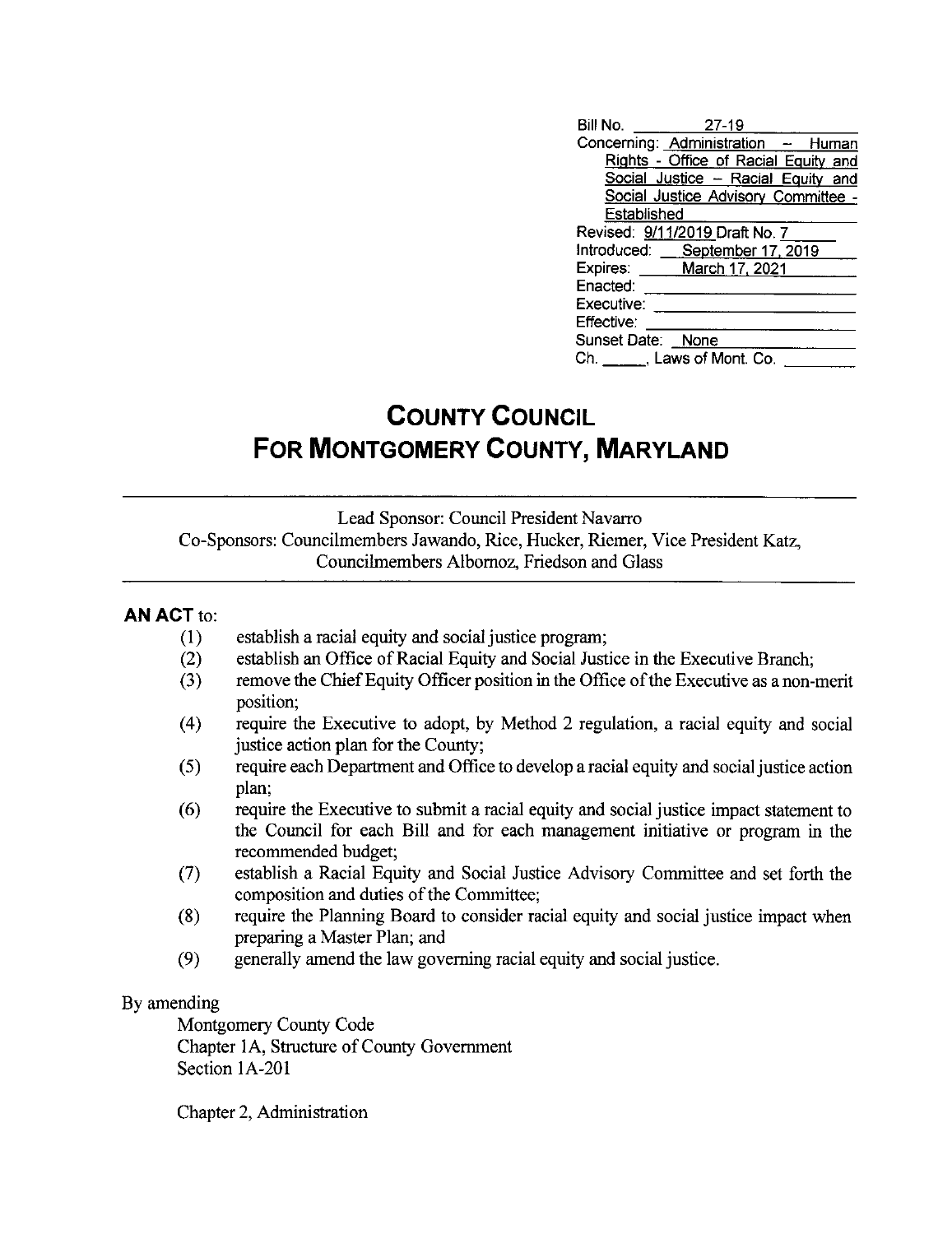Sections 2-26 and 2-64A

Chapter 33A, Planning Procedures Section 33A-14

#### By adding

Montgomery County Code Chapter 2, Administration Section 2-81C

Article XIV. Chapter 27, Human Rights and Civil Liberties Section 27-83

| <b>Boldface</b>                     | Heading or defined term.                            |
|-------------------------------------|-----------------------------------------------------|
| <b>Underlining</b>                  | Added to existing law by original bill.             |
| Single boldface brackets]           | Deleted from existing law by original bill.         |
| Double underlining                  | Added by amendment.                                 |
| <b>[[Double boldface brackets]]</b> | Deleted from existing law or the bill by amendment. |
| <b>I</b> * * *                      | Existing law unaffected by bill.                    |

*The County Council for Montgomery County, Maryland approves the following Act:*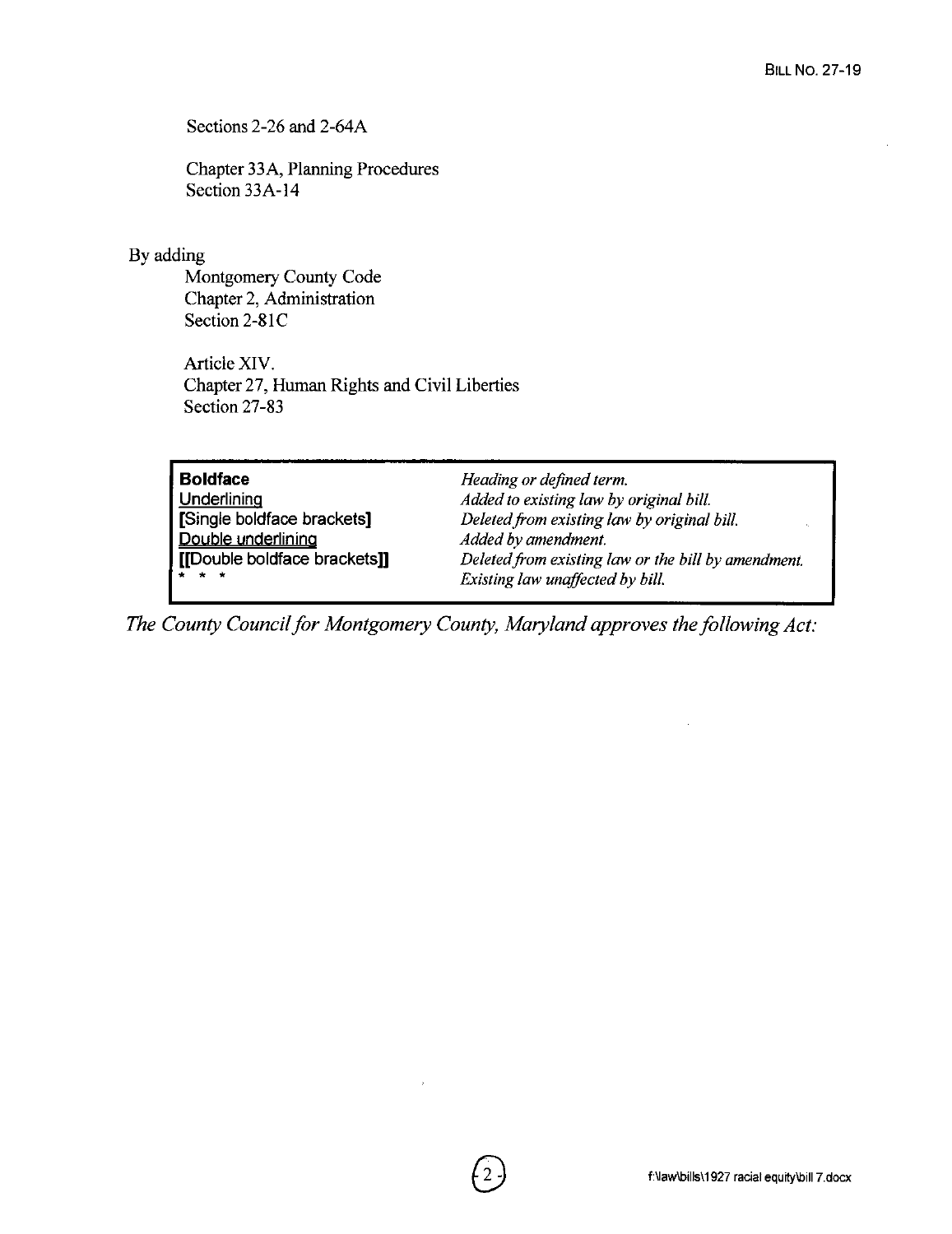| $\mathbf{1}$   |                                                         | Sec. 1. Sections 1A-201, 2-26, 2-64A, and 33A-14 are amended and            |  |  |  |  |
|----------------|---------------------------------------------------------|-----------------------------------------------------------------------------|--|--|--|--|
| $\overline{2}$ |                                                         | Sections 2-81C and 27-83 are added as follows:                              |  |  |  |  |
| 3              | 1A-201. Establishing departments and principal offices. |                                                                             |  |  |  |  |
| 4              | (a)                                                     | Executive Branch.                                                           |  |  |  |  |
| 5              |                                                         | These are the departments and principal offices of the Executive<br>(1)     |  |  |  |  |
| 6              |                                                         | Branch.                                                                     |  |  |  |  |
| 7              |                                                         | $\star$<br>$\ast$<br>*                                                      |  |  |  |  |
| 8              |                                                         | Public Libraries (Section 2-45 et seq.)                                     |  |  |  |  |
| 9              |                                                         | Racial Equity and Social Justice (Section 2-64A)                            |  |  |  |  |
| 10             |                                                         | Recreation (Section 2-58)                                                   |  |  |  |  |
| 11             |                                                         | ∗<br>∗<br>*                                                                 |  |  |  |  |
| 12             |                                                         | 2-26. Non-merit positions.                                                  |  |  |  |  |
| 13             |                                                         | The following positions in the Office of the County Executive are non-merit |  |  |  |  |
| 14             | positions:                                              |                                                                             |  |  |  |  |
| 15             | (a)                                                     | 5 Directors of the Regional Services Centers;                               |  |  |  |  |
| 16             | (b)                                                     | Director, Office of Community Partnerships;                                 |  |  |  |  |
| 17             | (c)                                                     | Director, Criminal Justice Coordinating Commission;                         |  |  |  |  |
| 18             | (d)                                                     | 4 Assistant Chief Administrative Officers;                                  |  |  |  |  |
| 19             | (e)                                                     | Special Projects Manager;                                                   |  |  |  |  |
| 20             | (f)                                                     | Chief Labor Relations Officer; and                                          |  |  |  |  |
| 21             | (g)                                                     | Chief Digital Officer [; and                                                |  |  |  |  |
| 22             | (h)                                                     | Chief Equity Officer.                                                       |  |  |  |  |
| 23             |                                                         | Division 13. [Reserved] Office of Racial Equity and Social Justice.         |  |  |  |  |
| 24             |                                                         | 2-64A. [Reserved] Office of Racial Equity and Social Justice.               |  |  |  |  |
| 25             | (a)                                                     | Findings.                                                                   |  |  |  |  |
| 26             |                                                         | Although not unique to the County, many County residents suffer<br>$\Omega$ |  |  |  |  |
| 27             |                                                         | <u>from stark disparities linked to race.</u>                               |  |  |  |  |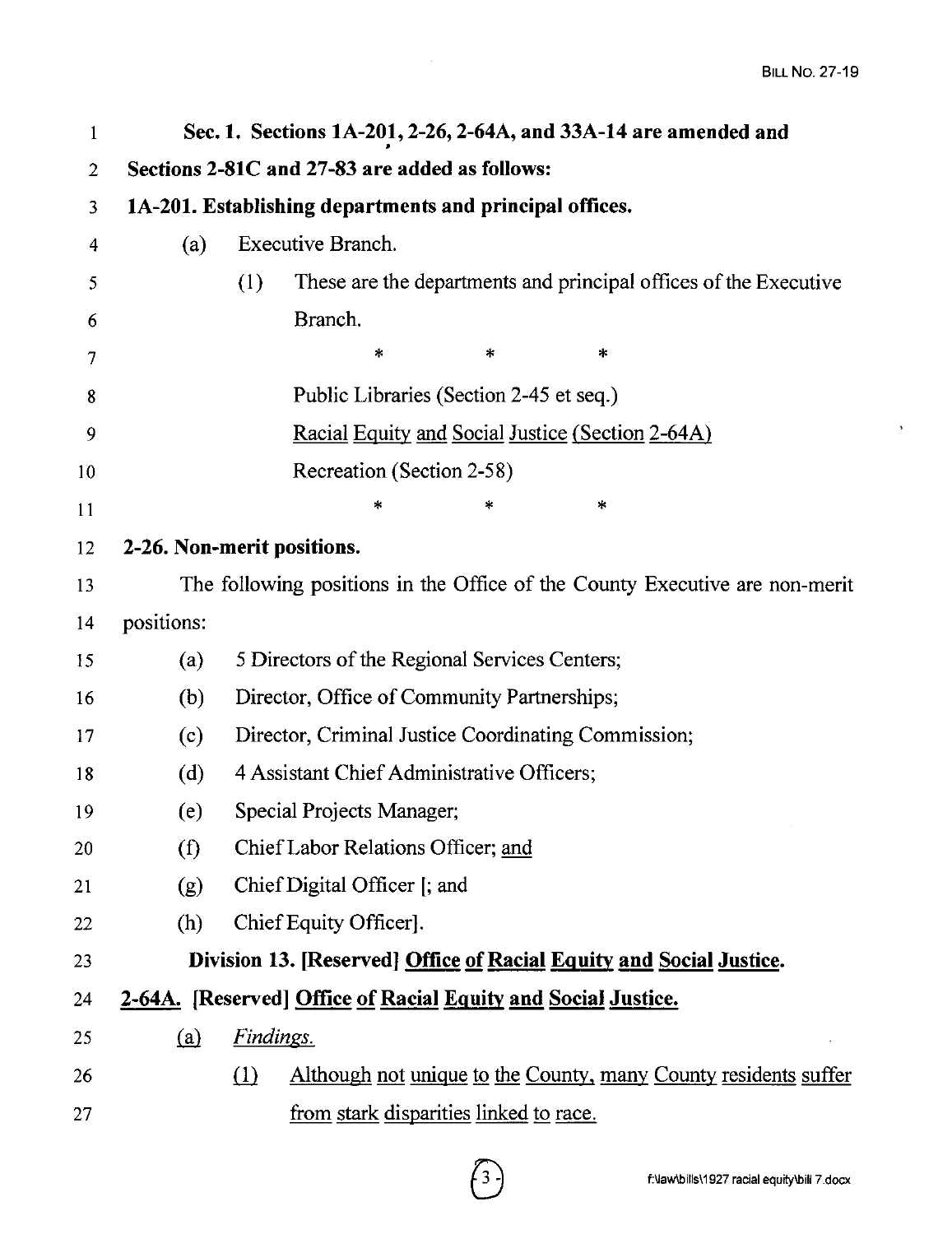| 28 |            | (2)              | These disparate outcomes among County residents include wealth,                     |
|----|------------|------------------|-------------------------------------------------------------------------------------|
| 29 |            |                  | housing, criminal justice, education, and health.                                   |
| 30 |            | $\left(3\right)$ | Inequitable outcomes linked to race will persist in the County                      |
| 31 |            |                  | without intentional intervention.                                                   |
| 32 |            | (4)              | The work to dismantle racial inequity must occur on an individual,                  |
| 33 |            |                  | institutional, and structural basis.                                                |
| 34 | <u>(b)</u> |                  | <i>Definitions.</i> As used in this Division:                                       |
| 35 |            |                  | <i>Director</i> means the Director of the Office of Racial Equity and Social        |
| 36 |            |                  | Justice or the Director's designee.                                                 |
| 37 |            |                  | <i>Equity</i> means fair and just opportunities and outcomes for all people.        |
| 38 |            |                  | <i>Equity assessment</i> means a systematic process of identifying policies and     |
| 39 |            |                  | practices that may be implemented to identify and redress disparate                 |
| 40 |            |                  | <u>outcomes</u> on the basis of race.                                               |
| 41 |            |                  | <i>Individual racism</i> means explicit or implicit pre-judgment bias or            |
| 42 |            |                  | discrimination by an individual based on race.                                      |
| 43 |            |                  | <i>Inequity</i> means systematic and patterned differences in well-being that       |
| 44 |            |                  | disadvantage one group in favor of another caused by past and current               |
| 45 |            |                  | decisions, systems of power and privilege, and policies.                            |
| 46 |            |                  | <i>Institutional racism</i> means policies, practices, and procedures that work     |
| 47 |            |                  | better for some members of a community than others based on race.                   |
| 48 |            |                  | Office means the Office of Racial Equity and Social Justice.                        |
| 49 |            |                  | <u>Race means a social construct that artificially divides people into distinct</u> |
| 50 |            |                  | groups based on characteristics such as physical appearance (including              |
| 51 |            |                  | color), ancestral heritage, cultural affiliation, cultural history, ethnic          |
| 52 |            |                  | classification, and the social, economic and political needs of a society at        |
| 53 |            |                  | <u>a given period.</u>                                                              |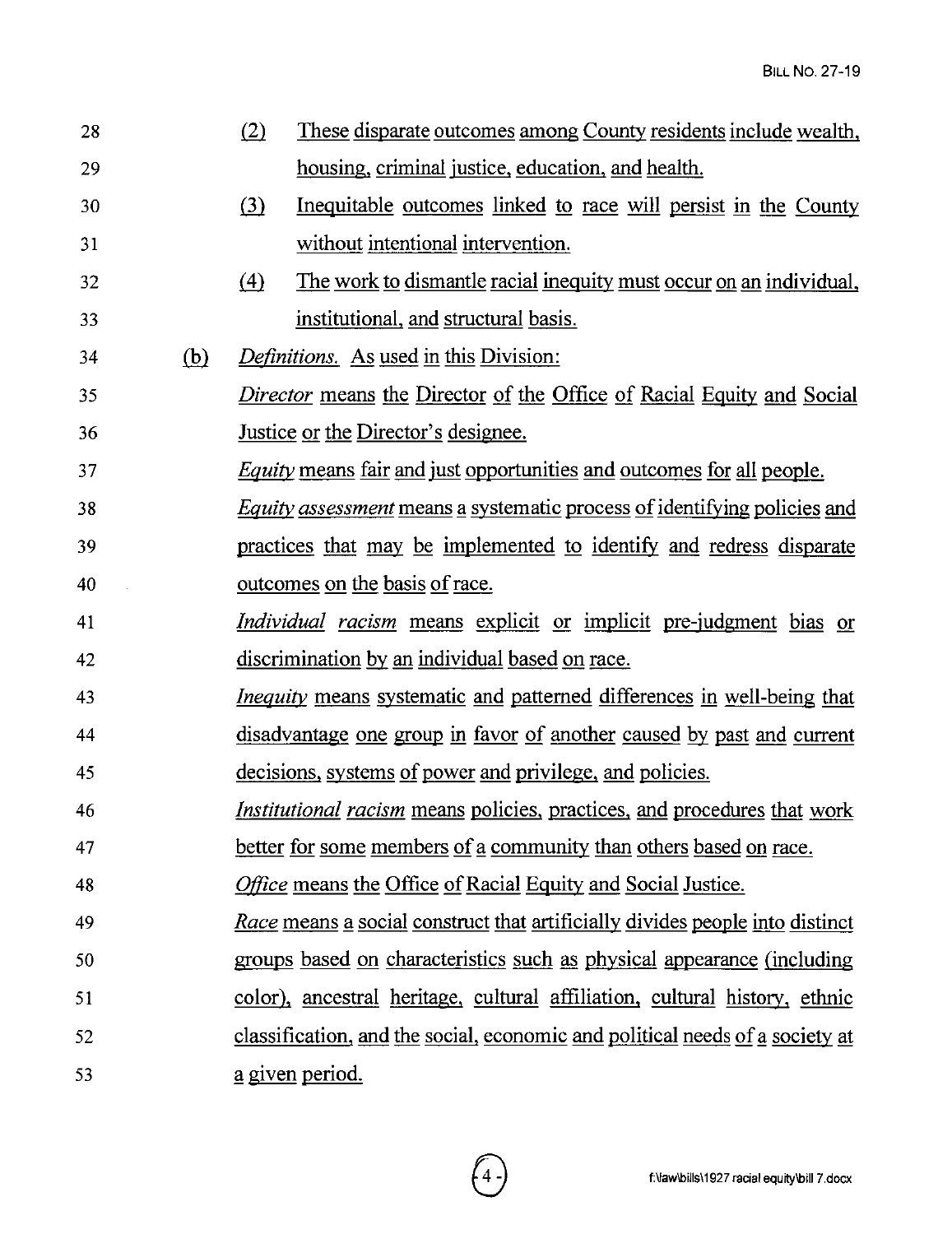- 54 55 56 *Racial equity* means changes in policy. practice and allocation of County resources so that race does not predict one's success, while also improving opportunities and outcomes for all people.
- 57 58 59 *Racial equity action plan* means a comprehensive plan to incorporate and embed racial equity principles and strategies into operations, programs. service policies, and community engagement.
- 60 61 62 *Social ;ustice* means a social construct that artificially divides people into distinct groups based on age, gender, sexual orientation, gender identification. religion, or disability.
- 63 64 *Structural racism* means the history and current reality of institutional racism across public and private institutions which combine to create a 65 system that negatively impacts certain groups based on race.
- 66 {£) *Functions.* After consulting with each department and office, the Office 67 must:
- 68 69 70 (1) perform an equity assessment to identify County policies and practices that must be modified to redress disparate outcomes based on race or social justice;
- 71 72 (2) develop metrics to measure progress in redressing disparate outcomes based on race or social justice;
- 73 74 75 76  $\delta$  work with each County department and office to develop a racial and social justice equity action plan designed to remedy individual, institutional, and structural racism or social justice issues adversely impacting County residents;
- 77 78 (4) provide racial and social justice equity training to County employees;
- 79 80  $\delta$  develop short term and long term goals for success in redressing disparate outcomes based on race or social justice issues;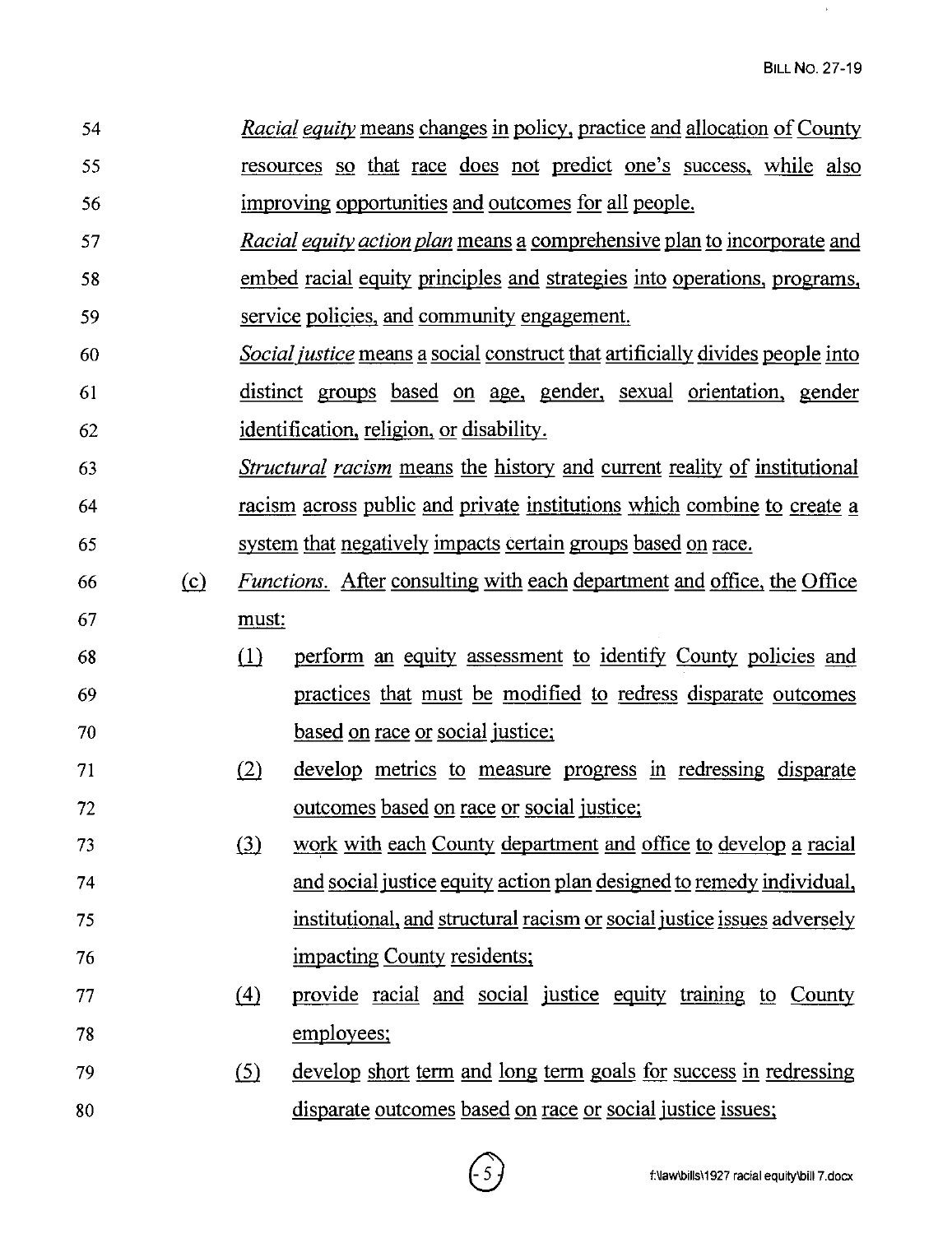| 81  |     | <u>(6)</u> |              | measure progress in meeting both short term and long term goals;    |
|-----|-----|------------|--------------|---------------------------------------------------------------------|
| 82  |     |            | <u>and</u>   |                                                                     |
| 83  |     | (7)        |              | provide staff support for the Racial and Social Justice Equity      |
| 84  |     |            |              | <b>Advisory Committee.</b>                                          |
| 85  | (d) |            |              | <u>Racial and Social Justice Equity Action Plan.</u>                |
| 86  |     | (1)        |              | The Executive must adopt, by Method 2 regulation, a racial and      |
| 87  |     |            |              | social justice equity action plan.                                  |
| 88  |     | (2)        |              | The racial and social justice equity action plan must include:      |
| 89  |     |            | (A)          | <u>a community engagement process;</u>                              |
| 90  |     |            | (B)          | mandatory racial equity training for managers<br>and                |
| 91  |     |            |              | supervisors;                                                        |
| 92  |     |            | $\circ$      | the use of a racial and social justice equity lens in               |
| 93  |     |            |              | establishing<br>and evaluating<br>new programs<br>existing          |
| 94  |     |            |              | programs;                                                           |
| 95  |     |            | (D)          | a requirement for the Executive to submit a racial equity and       |
| 96  |     |            |              | social justice impact statement to the Council for each             |
| 97  |     |            |              | <u>management initiative or program that would be funded in</u>     |
| 98  |     |            |              | the Executive's annual recommended operating and capital            |
| 99  |     |            |              | budgets;                                                            |
| 100 |     |            | (E)          | short term and long term goals for redressing inequity;             |
| 101 |     |            | (E)          | metrics for measuring progress in meeting these goals;              |
| 102 |     |            | (G)          | <u>guidelines for each department and office to develop its own</u> |
| 103 |     |            |              | equity action plan;                                                 |
| 104 |     |            | <u>(H)</u>   | recommended racial and social justice equity tools and              |
| 105 |     |            |              | strategies for a department or office to use in redressing          |
| 106 |     |            |              | disparities based on race or social justice issues; and             |
| 107 |     |            | $\mathbf{D}$ | priority areas for additional County efforts.                       |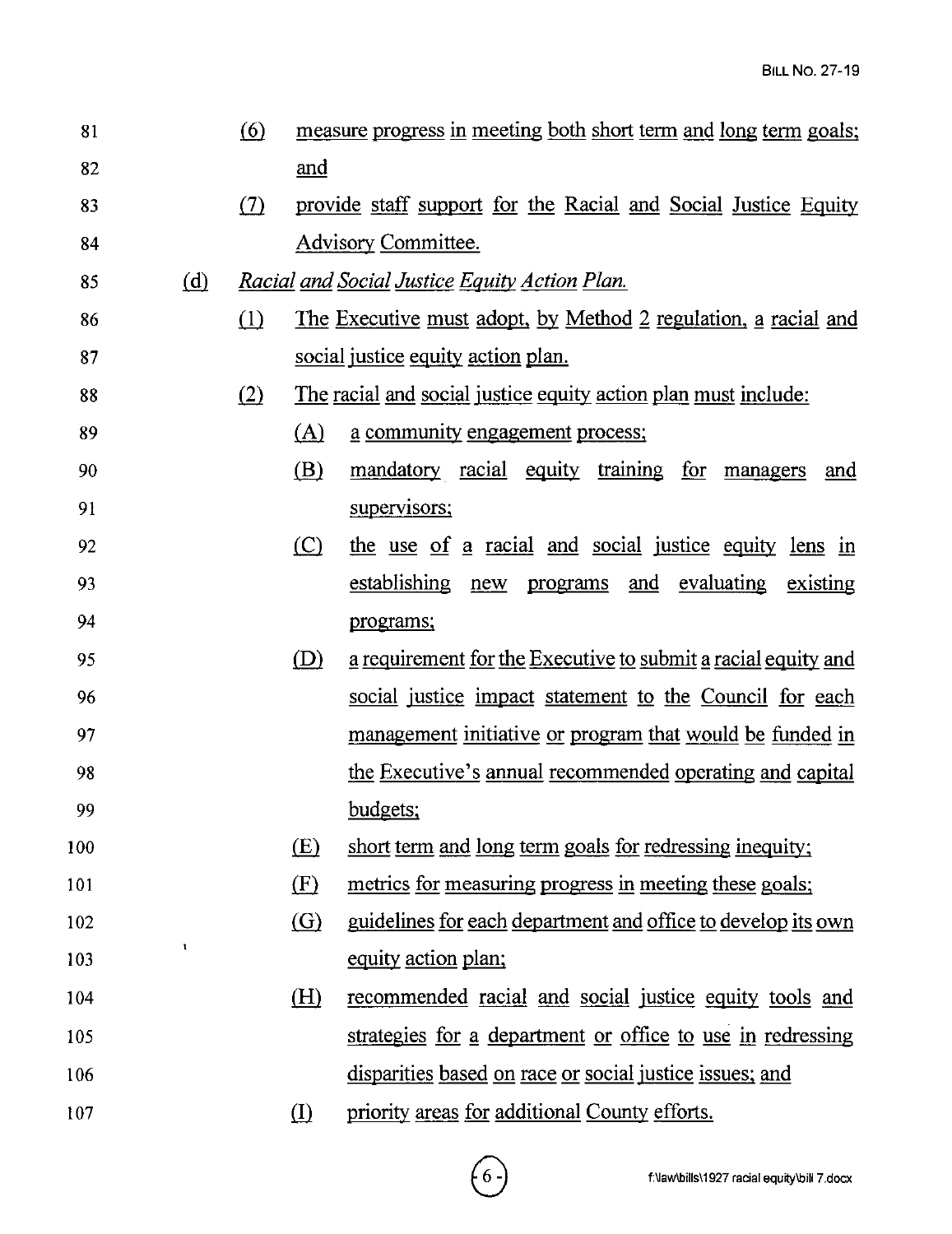| 108 | (e)        |          | Reports. The Director must submit an annual report on the activities of         |  |  |
|-----|------------|----------|---------------------------------------------------------------------------------|--|--|
| 109 |            |          | the Office to the Executive and the Council on or before each September         |  |  |
| 110 |            |          | <u>30. The report must include:</u>                                             |  |  |
| 111 |            | $\Omega$ | the metrics used to measure the success of each short term and long             |  |  |
| 112 |            |          | term goal of the approved racial and social justice equity action               |  |  |
| 113 |            |          | plan;                                                                           |  |  |
| 114 |            | (2)      | the progress toward meeting the goals of the approved racial and                |  |  |
| 115 |            |          | social justice equity action plan; and                                          |  |  |
| 116 |            | (3)      | any recommendations for changes in law, regulation, or operating                |  |  |
| 117 |            |          | <u>budget resources to assist in meeting the goals of the racial and</u>        |  |  |
| 118 |            |          | social justice equity action plan.                                              |  |  |
| 119 | $\Phi$     |          | <u>Responsibilities of each department and office. Each Executive and</u>       |  |  |
| 120 |            |          | Legislative Branch department and office must:                                  |  |  |
| 121 |            | (1)      | designate an employee to serve as the racial and social justice                 |  |  |
| 122 |            |          | equity lead for the department or office to coordinate work with                |  |  |
| 123 |            |          | the Office;                                                                     |  |  |
| 124 |            | (2)      | develop a department or office racial and social justice equity                 |  |  |
| 125 |            |          | action plan in coordination with the Office; and                                |  |  |
| 126 |            | $\Omega$ | provide information to the Office as needed.                                    |  |  |
| 127 | $\Omega$   |          | <i>Responsibility of the Council.</i> The Council must establish a structure to |  |  |
| 128 |            |          | provide oversight of the County's progress in meeting its racial equity         |  |  |
| 129 |            |          | and social justice goals. The Council may retain experts from academic          |  |  |
| 130 |            |          | and scientific organizations to assist the Council with this oversight          |  |  |
| 131 |            |          | <u>responsibility.</u>                                                          |  |  |
| 132 |            |          | 2-81C. Racial and Social Justice Equity Impact Statements.                      |  |  |
| 133 | <u>(a)</u> |          | <i>Definitions.</i> In this Section, the following words and phrases have the   |  |  |
| 134 |            |          | <u>following meanings:</u>                                                      |  |  |

 $\hat{\boldsymbol{\beta}}$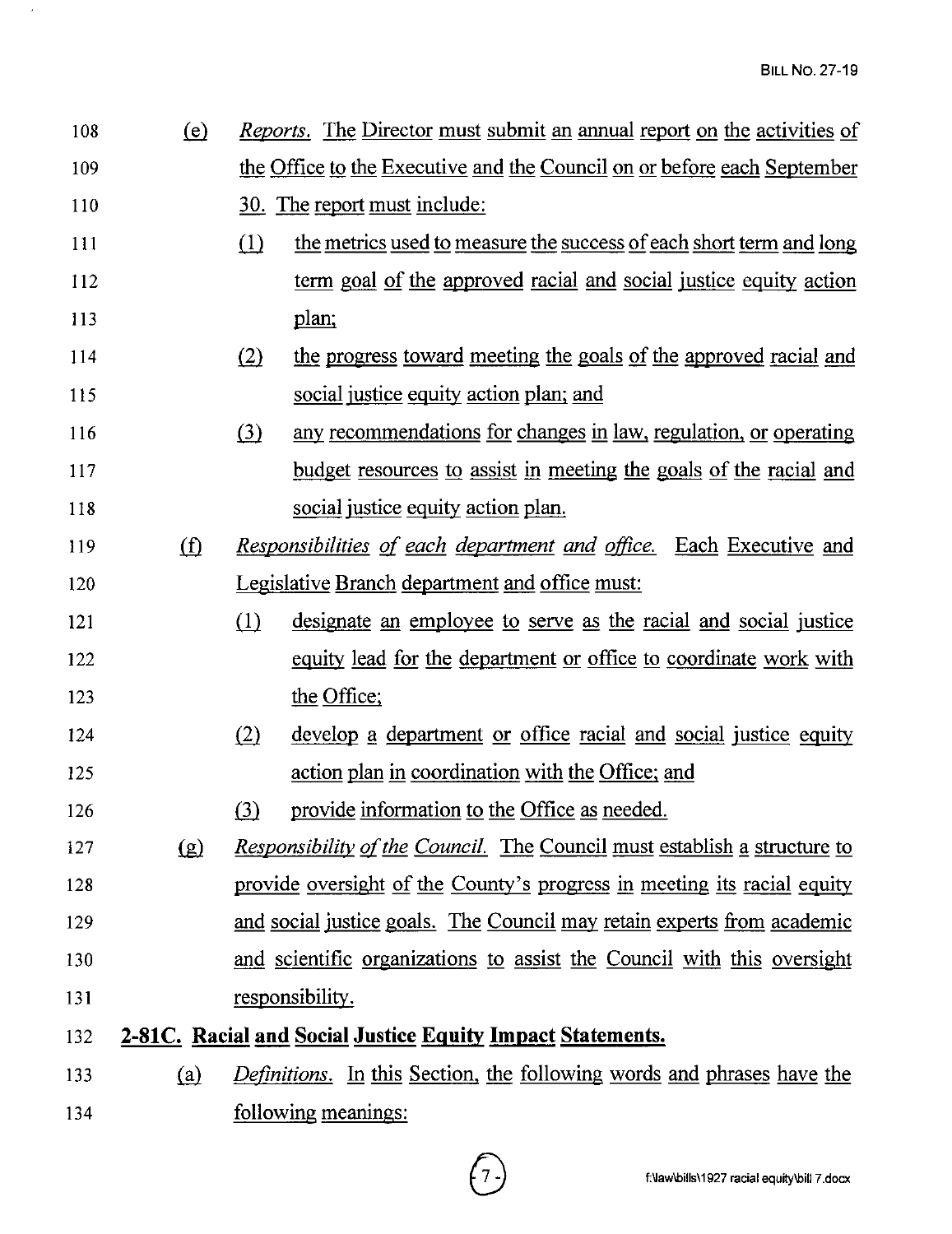136 137 138 139 140 141 142 143 144 145 146 147 148 149 Justice or the Director's designee. *Race* means a social construct that artificially divides people into distinct groups based on characteristics such as physical appearance (including color), ancestral heritage, cultural affiliation, cultural history, ethnic classification, and the social, economic and political needs of a society at a given period. *Racial equity* means changes in policy, practice and allocation of County resources so that race does not predict one's success, while also improving opportunities and outcomes for all people. *Racial equity impact* means an estimate of changes in racial equity in the County attributable to a change in the law. *Social ;ustice* means a social construct that artificially divides people into distinct groups based on age, gender, sexual orientation, gender identification, religion, or disability. 150 ® *Racial and Social Justice Equity impact statement.* The Director must 151 152 153 submit a statement to the Council describing the racial and social justice equity impact, if any, of each bill under consideration by the Council. The Director must submit a separate statement for each bill. 154 {£) *Time for submission.* A racial impact statement should be submitted to 155 the Council: 156 (1) no later than 7 days before the public hearing on each bill 157 158 159 160 introduced by the Council President at the request of the County Executive; and  $(2)$  no more than 21 days after a bill sponsored by a Councilmember is introduced.

*Director* means the Director of the Office of Racial Equity and Social

135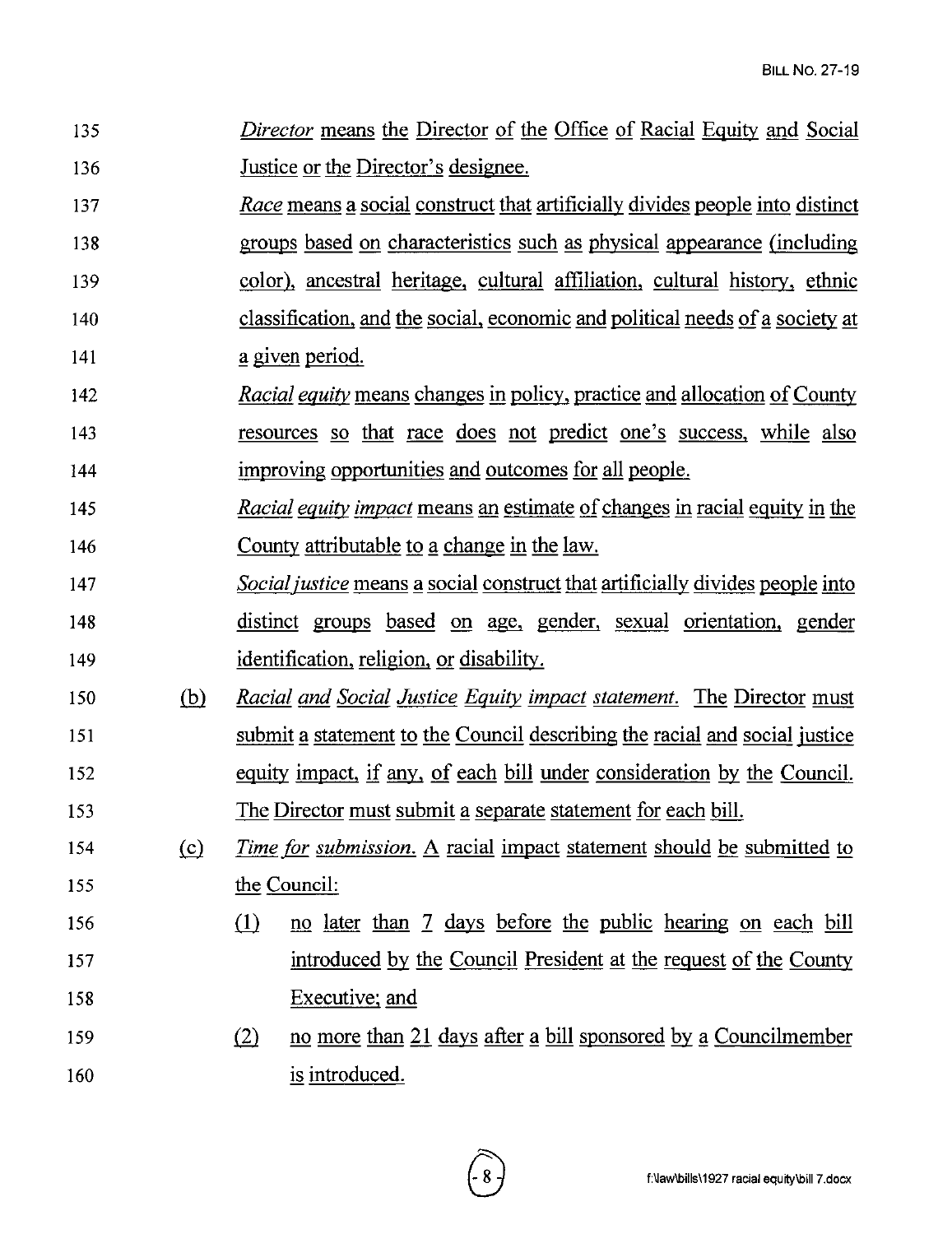| 161 |              | If the Director is unable to submit the statement within the time required                  |
|-----|--------------|---------------------------------------------------------------------------------------------|
| 162 |              | by paragraph (2), the Director must notify the Council President in                         |
| 163 |              | writing of the delay, the reason for the delay, and the revised delivery                    |
| 164 |              | <u>date. If the Council President finds that the revised delivery date is</u>               |
| 165 |              | unreasonable, the Council President may set a different delivery deadline.                  |
| 166 | ( <u>d</u> ) | Content of racial and social justice impact statement. Each racial and                      |
| 167 |              | social justice impact statement must include:                                               |
| 168 |              | the sources of information, assumptions, and methodologies used;<br>$\Omega$                |
| 169 |              | (2)<br>an estimate of both positive and negative changes in racial and                      |
| 170 |              | social justice equity in the County as a result of the implementation                       |
| 171 |              | of the bill;                                                                                |
| 172 |              | $\left( \underline{3} \right)$<br>recommended amendments that may promote racial and social |
| 173 |              | justice equity; and                                                                         |
| 174 |              | if a bill is likely to have no racial or social justice equity impact,<br>$\left(4\right)$  |
| 175 |              | why that is the case.                                                                       |
| 176 | <u>(e)</u>   | <i>Compliance.</i> Council action on a bill that is otherwise valid is not invalid          |
| 177 |              | <u>because of any failure to follow the requirements of this Section.</u>                   |
| 178 |              | <b>ARTICLE XIV. RACIAL EQUITY AND SOCIAL JUSTICE ADVISORY</b>                               |
| 179 |              | <u>COMMITTEE</u>                                                                            |
| 180 |              | 27-83. Racial Equity and Social Justice Advisory Committee.                                 |
| 181 | <u>(a)</u>   | <u>Members. The Executive must appoint, subject to confirmation by the</u>                  |
| 182 |              | Council, a Racial Equity and Social Justice Advisory Committee. The                         |
| 183 |              | Committee must have $9$ voting members. At least $6$ of the voting                          |
| 184 |              | members must, when appointed, either reside in or be an employee of the                     |
| 185 |              | County.                                                                                     |
| 186 |              | <i>Voting members.</i> The members must reflect a range of ethnicities,<br>(1)              |
| 187 |              | professional backgrounds, socioeconomic status, and places of                               |

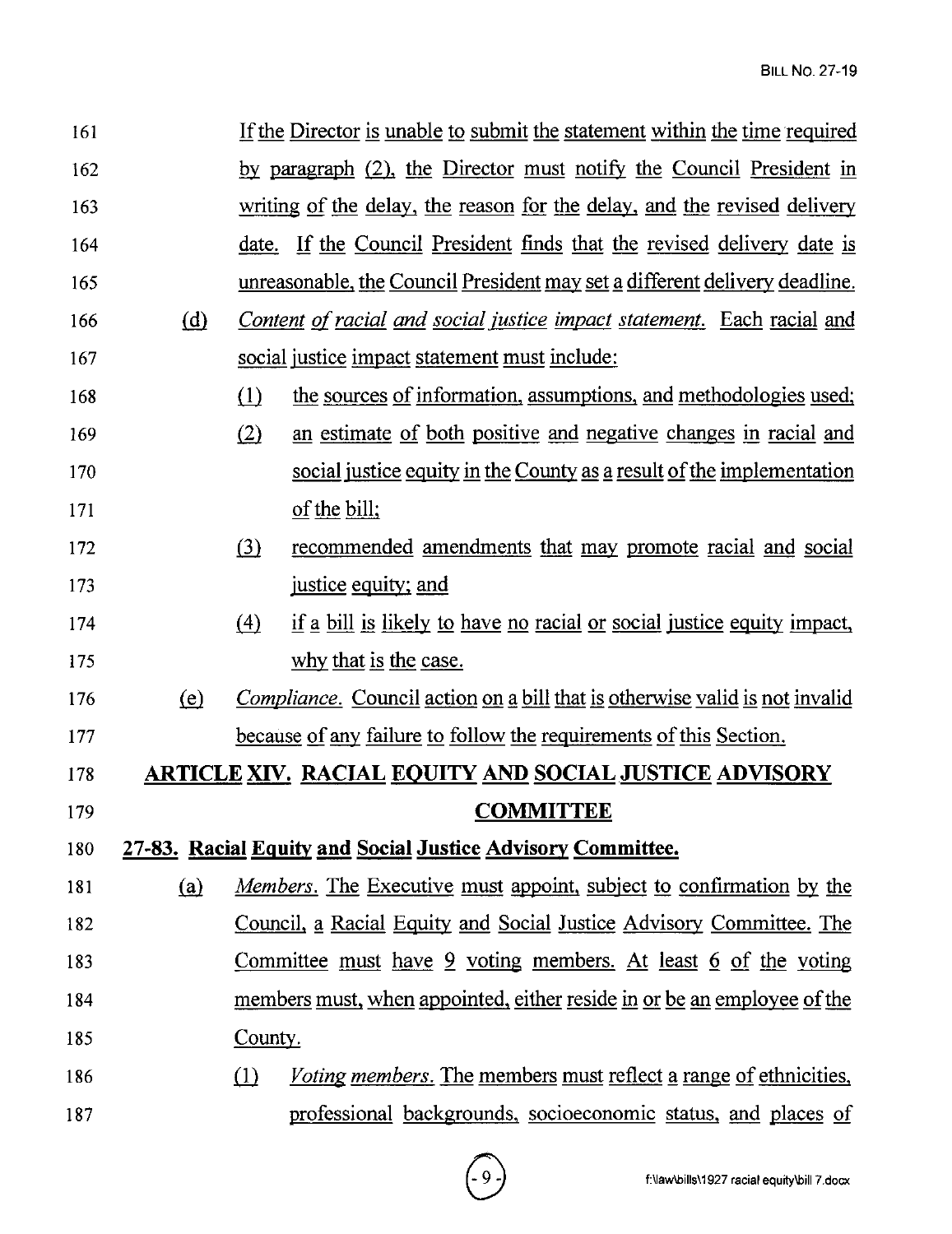| 188 |                  |            | <u>origin to reflect the racial and economic diversity of the County's</u> |
|-----|------------------|------------|----------------------------------------------------------------------------|
| 189 |                  |            | communities, with an emphasis on those most proportionately                |
| 190 |                  |            | impacted by inequities. Each member should have some                       |
| 191 |                  |            | experience in redressing disparate impacts based on race.                  |
| 192 |                  | (A)        | <u>One member should be an employee of the Montgomery</u>                  |
| 193 |                  |            | County Public Schools.                                                     |
| 194 |                  | (B)        | <u>One member should be an employee of the Housing</u>                     |
| 195 |                  |            | <b>Opportunities Commission.</b>                                           |
| 196 |                  | $\circ$    | One member should be a designee of the County Council.                     |
| 197 |                  | (D)        | <u>One</u> member should be an employee of the County                      |
| 198 |                  |            | Department of Health and Human Services.                                   |
| 199 |                  | (E)        | <u>One</u> member should be an employee of the County                      |
| 200 |                  |            | Department of Correction and Rehabilitation.                               |
| 201 |                  | (E)        | <u>One member should be an employee of the Police</u>                      |
| 202 |                  |            | Department.                                                                |
| 203 |                  | (G)        | Three members should be a public member with experience                    |
| 204 |                  |            | in redressing disparate impacts based on race.                             |
| 205 | (2)              | Term.      | Each member serves a 3-year term. A member must not                        |
| 206 |                  |            | serve more than 2 consecutive full terms. A member appointed to            |
| 207 |                  |            | <u>fill a vacancy serves the rest of the unexpired term. Members</u>       |
| 208 |                  |            | continue in office until their successors are appointed and                |
| 209 |                  | qualified. |                                                                            |
| 210 | $\Omega$         |            | <i>Compensation.</i> Members must receive no compensation for their        |
| 211 |                  | services.  | A public member may receive reimbursement for                              |
| 212 |                  |            | expenses incurred in serving.                                              |
| 213 | $\left(4\right)$ |            | <u>Removal.</u> The Executive, with the consent of the Council, may        |
| 214 |                  |            | remove a member for neglect or inability to perform the duties of          |
|     |                  |            |                                                                            |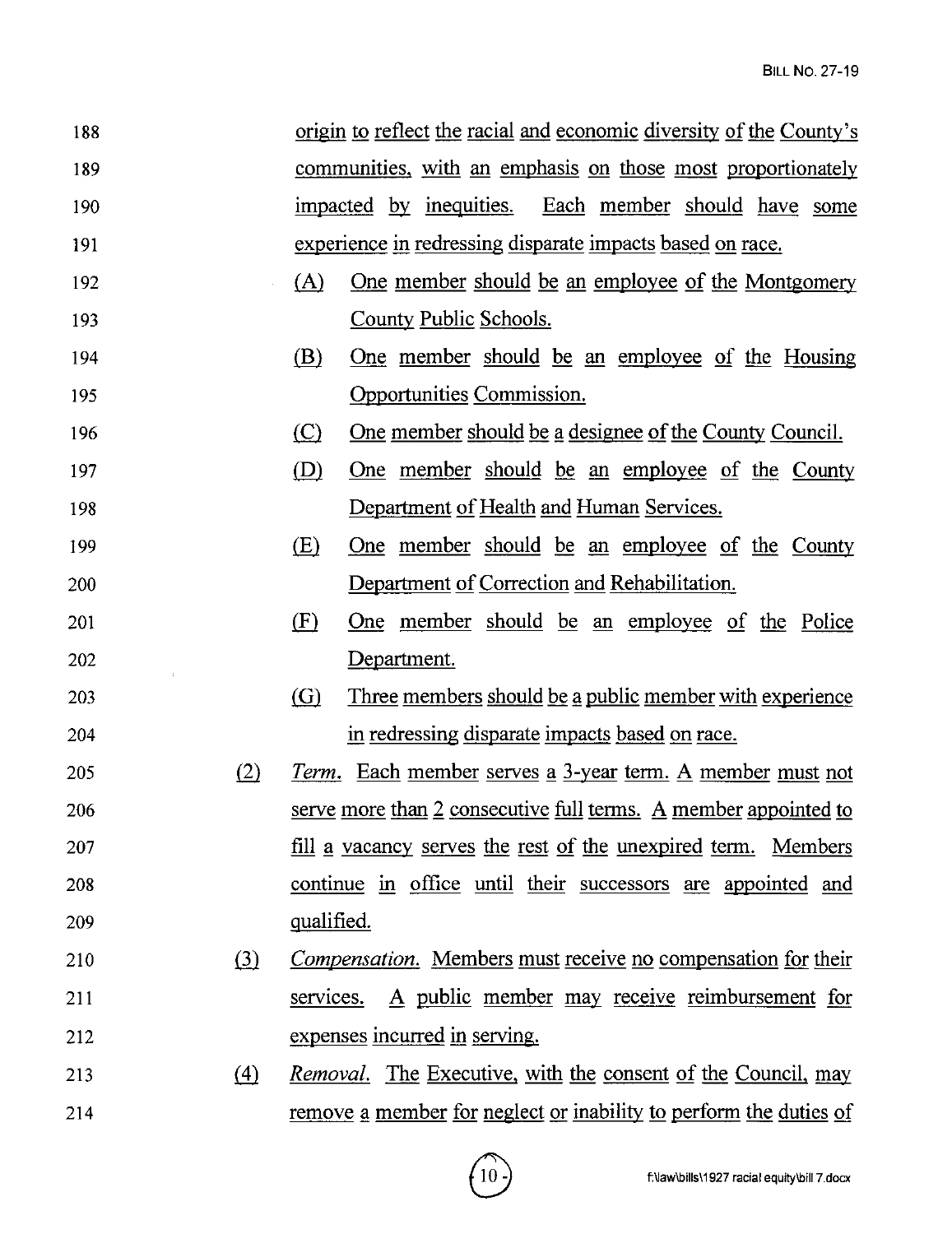| 215 | the office, misconduct in office, or a serious violation of law. |
|-----|------------------------------------------------------------------|
| 216 | Before the Executive removes a member, the Executive must give   |
| 217 | the member notice of the reason for removal and a reasonable     |
| 218 | opportunity to reply.                                            |

- 219 *(hl Chair and Vice Chair.* The Committee must annually elect one member 220 as chair and another as vice chair and may elect other officers.
- 221 {£) *Meetings.* The Committee may meet at the call of the chair as often as 222 required to perform its duties, but at least *§.* times each year. The 223 224 225 226 Committee must also meet if a majority of the members submit a written request for a meeting to the chair at least 7 days before the proposed meeting. A majority of the members are a quorum for the transaction of business, and a majority of members present at any meeting with a 227 quorum may take an action.
- 228 (d) *Staff.* The Office of Racial Equity and Social Justice must provide the 229 Committee with staff, offices, and supplies as are appropriate.
- 230 (e) *Duties*. The Committee must:

231

- $\lambda$  adopt rules and procedures as necessary to perform its functions;
- 232 233 234  $(2)$  keep a record of its activities and minutes of all meetings, which must be kept on file and open to the public during business hours upon request;
- 235 236  $i$ ll develop and distribute information about racial equity and social justice in the County;
- 237 238 (4) promote educational activities that increase the understanding of racial equity and social justice in the County;
- 239 240 (5) recommend coordinated strategies for reducing racial and social justice inequity in the County;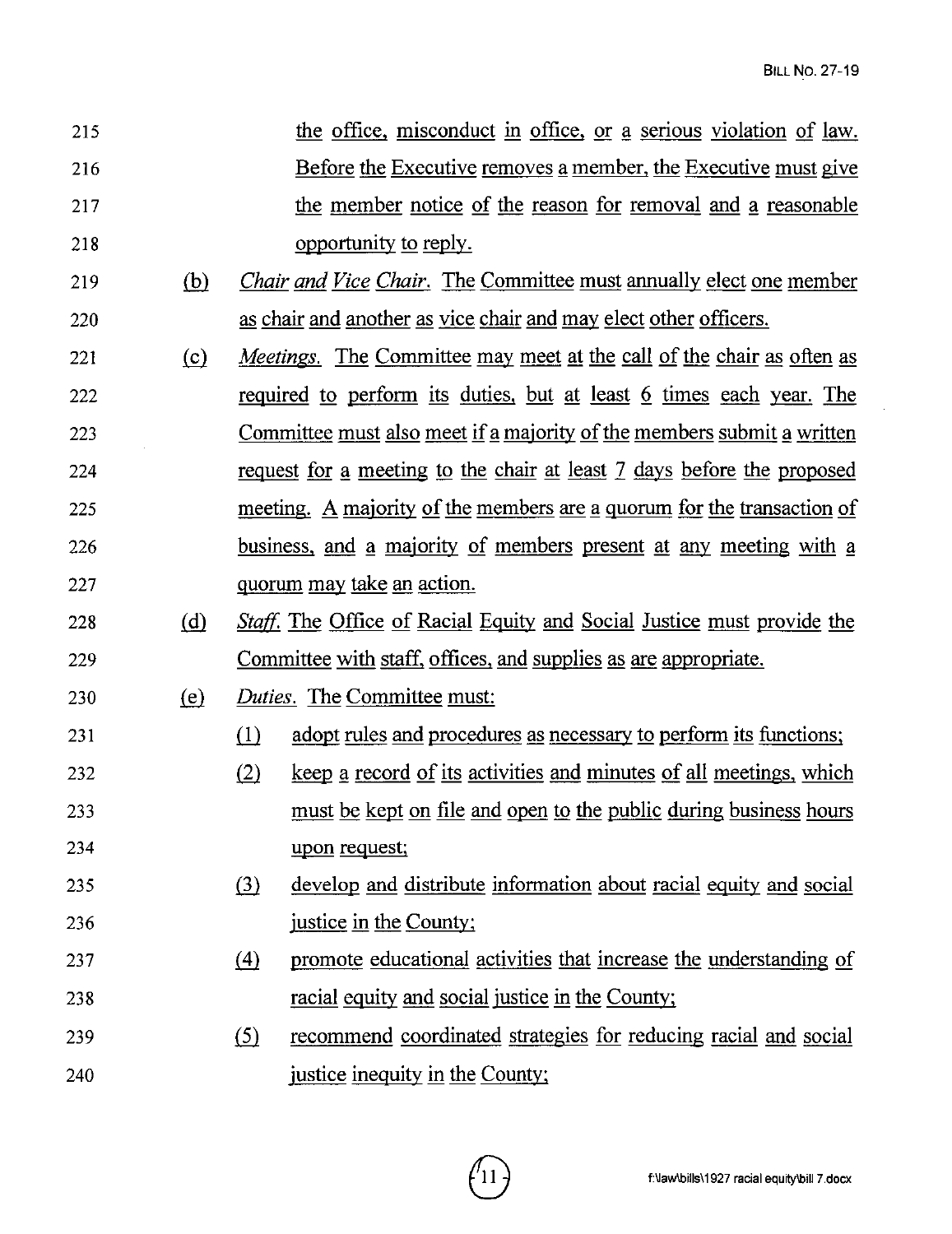| 241 |                | $\circ$ | advise the Council, the Executive, and County agencies about                                                |
|-----|----------------|---------|-------------------------------------------------------------------------------------------------------------|
| 242 |                |         | racial equity and social justice in the County, and recommend                                               |
| 243 |                |         | policies, programs, legislation, or regulations necessary to reduce                                         |
| 244 |                |         | racial and social justice inequity; and                                                                     |
| 245 |                | (7)     | submit an annual report by December 1 of each year to the                                                   |
| 246 |                |         | Executive and Council on the activities of the Committee.                                                   |
| 247 | $\Omega$       |         | Advocacy. The Committee must not engage in any advocacy activity at                                         |
| 248 |                |         | the State or federal levels unless that activity is approved by the Office of                               |
| 249 |                |         | <b>Intergovernmental Relations.</b>                                                                         |
| 250 |                |         | 33A-14. Greenhouse Gas Emissions and Racial Equity and Social Justice.                                      |
| 251 |                |         | As part of the factors and conditions outlined in $\left[\frac{6}{7}-108\right]$ Section 21-204 of the      |
| 252 |                |         | Regional District Act and $\lceil \xi \rceil$ 1.01 and $\xi$ 1.03 of Article 66B, Section 1-201 of the Land |
| 253 |                |         | Use Article of the Maryland Code in preparing the Plan, the Planning Board must:                            |
| 254 | (a)            |         | consider the environmental impact of the plan by:                                                           |
| 255 |                | (1)     | [assess] assessing the Plan's potential impact on greenhouse gas                                            |
| 256 |                |         | emissions in the County, including a carbon footprint analysis;                                             |
| 257 |                | (2)     | [(b)]<br>consider considering ways to reduce vehicle miles traveled                                         |
| 258 |                |         | in the County; and                                                                                          |
| 259 |                | (3)     | consider considering options that would minimize<br>[(c)]                                                   |
| 260 |                |         | greenhouse gas emissions; and                                                                               |
| 261 | $\overline{b}$ |         | consider the impact of the plan on racial equity and social justice in the                                  |
| 262 |                | County. |                                                                                                             |
| 263 |                |         | Sec. 2. Transition.                                                                                         |
| 264 |                |         | The first report of the Office of Racial Equity and Social Justice required in                              |
| 265 |                |         | Section 1 must be submitted to the Council on or before September 30, 2020 and the                          |
| 266 |                |         | first report of the Racial Equity and Social Justice Committee required in Section 1                        |
| 267 |                |         | must be submitted to the Executive and the Council on or before December 1, 2020.                           |

 $\sim$ 

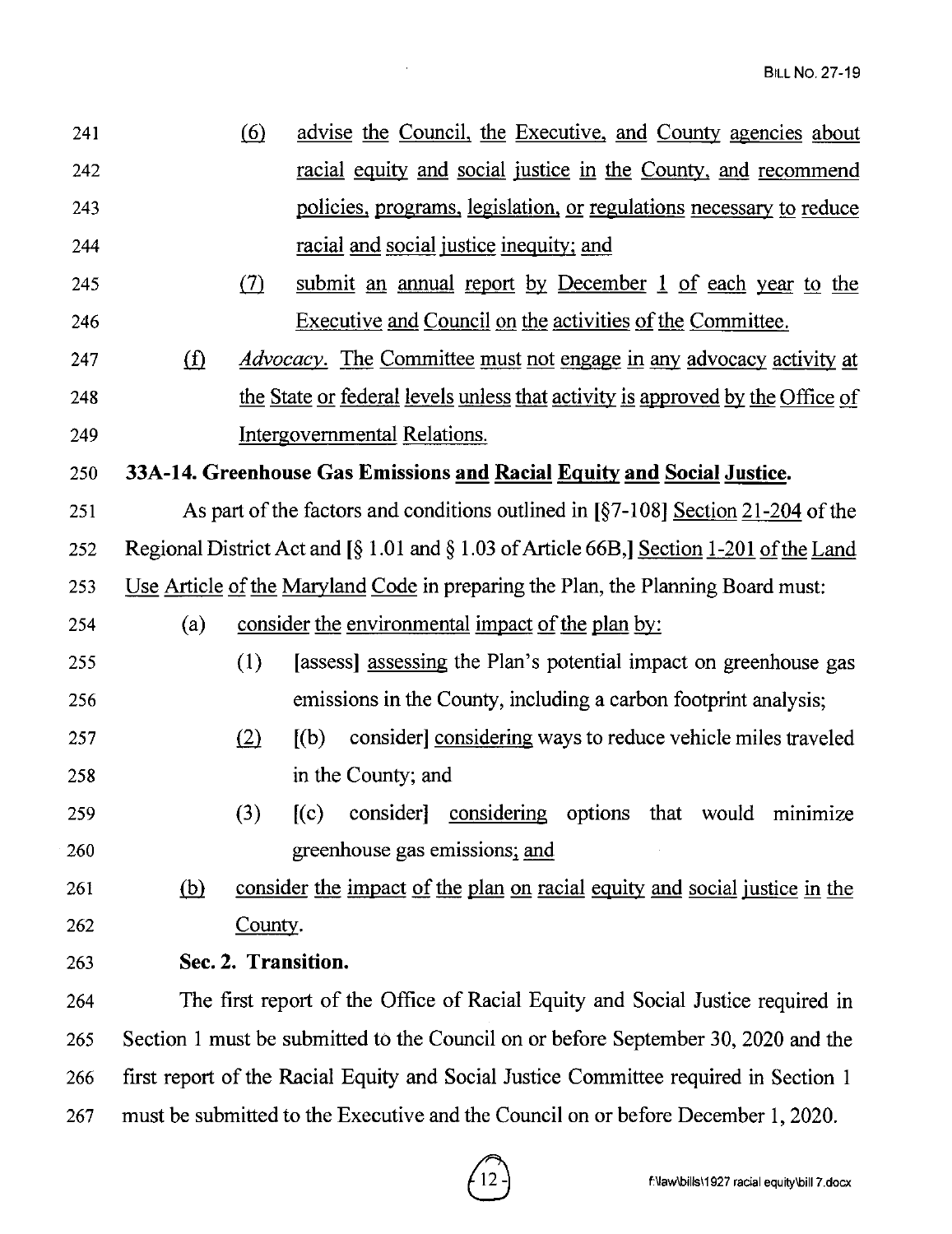#### **LEGISLATIVE REQUEST REPORT**

#### Bill 27-19

#### *Administration* - *Human Rights* - *Office of Racial Equity and Social Justice* - *Racial Equity and Social Justice Committee* - *Established*

| <b>DESCRIPTION:</b>                     | Bill 27-19, Administration - Human Rights - Office of Racial Equity<br>and Social Justice – Racial Equity and Social Justice Committee -<br>Established, would:<br>(1)<br>establish a racial equity and social justice program;<br>establish an Office of Racial Equity and Social Justice in the<br>(2)<br>Executive Branch;<br>remove the Chief Equity Officer position in the Office of the<br>(3)<br>Executive as a non-merit position;<br>require the Executive to adopt, by Method 2 regulation, a<br>(4)<br>racial equity and social justice action plan for the County;<br>require each Department and Office to develop a racial<br>(5)<br>equity and social justice action plan;<br>require the Executive to submit a racial equity and social<br>(6)<br>justice impact statement to the Council for each Bill and for<br>each management initiative or program in the recommended<br>budget;<br>establish a Racial Equity and Social Justice Committee and<br>(7)<br>set forth the composition and duties of the Committee; and<br>(8)<br>require the Planning Board to consider racial equity and<br>social justice impact when preparing a Master Plan. |
|-----------------------------------------|----------------------------------------------------------------------------------------------------------------------------------------------------------------------------------------------------------------------------------------------------------------------------------------------------------------------------------------------------------------------------------------------------------------------------------------------------------------------------------------------------------------------------------------------------------------------------------------------------------------------------------------------------------------------------------------------------------------------------------------------------------------------------------------------------------------------------------------------------------------------------------------------------------------------------------------------------------------------------------------------------------------------------------------------------------------------------------------------------------------------------------------------------------------------|
| <b>PROBLEM:</b>                         | Disparate outcomes for County residents in wealth, housing, criminal<br>justice, education, and health due to race and other social justice<br>issues.                                                                                                                                                                                                                                                                                                                                                                                                                                                                                                                                                                                                                                                                                                                                                                                                                                                                                                                                                                                                               |
| <b>GOALS AND</b>                        | Establish a formal process for the County to work to eliminate these<br>disparate outcomes.                                                                                                                                                                                                                                                                                                                                                                                                                                                                                                                                                                                                                                                                                                                                                                                                                                                                                                                                                                                                                                                                          |
| <b>OBJECTIVES:</b>                      |                                                                                                                                                                                                                                                                                                                                                                                                                                                                                                                                                                                                                                                                                                                                                                                                                                                                                                                                                                                                                                                                                                                                                                      |
| <b>COORDINATION:</b> County Executive   |                                                                                                                                                                                                                                                                                                                                                                                                                                                                                                                                                                                                                                                                                                                                                                                                                                                                                                                                                                                                                                                                                                                                                                      |
| <b>FISCAL IMPACT:</b>                   |                                                                                                                                                                                                                                                                                                                                                                                                                                                                                                                                                                                                                                                                                                                                                                                                                                                                                                                                                                                                                                                                                                                                                                      |
| <b>ECONOMIC</b><br><b>IMPACT:</b>       | To be done.                                                                                                                                                                                                                                                                                                                                                                                                                                                                                                                                                                                                                                                                                                                                                                                                                                                                                                                                                                                                                                                                                                                                                          |
| <b>EVALUATION:</b>                      | To be done.                                                                                                                                                                                                                                                                                                                                                                                                                                                                                                                                                                                                                                                                                                                                                                                                                                                                                                                                                                                                                                                                                                                                                          |
| <b>EXPERIENCE</b><br><b>ELSEWHERE:</b>  | To be researched.                                                                                                                                                                                                                                                                                                                                                                                                                                                                                                                                                                                                                                                                                                                                                                                                                                                                                                                                                                                                                                                                                                                                                    |
| <b>SOURCE OF</b><br><b>INFORMATION:</b> | Robert H. Drummer, Senior Legislative Attorney                                                                                                                                                                                                                                                                                                                                                                                                                                                                                                                                                                                                                                                                                                                                                                                                                                                                                                                                                                                                                                                                                                                       |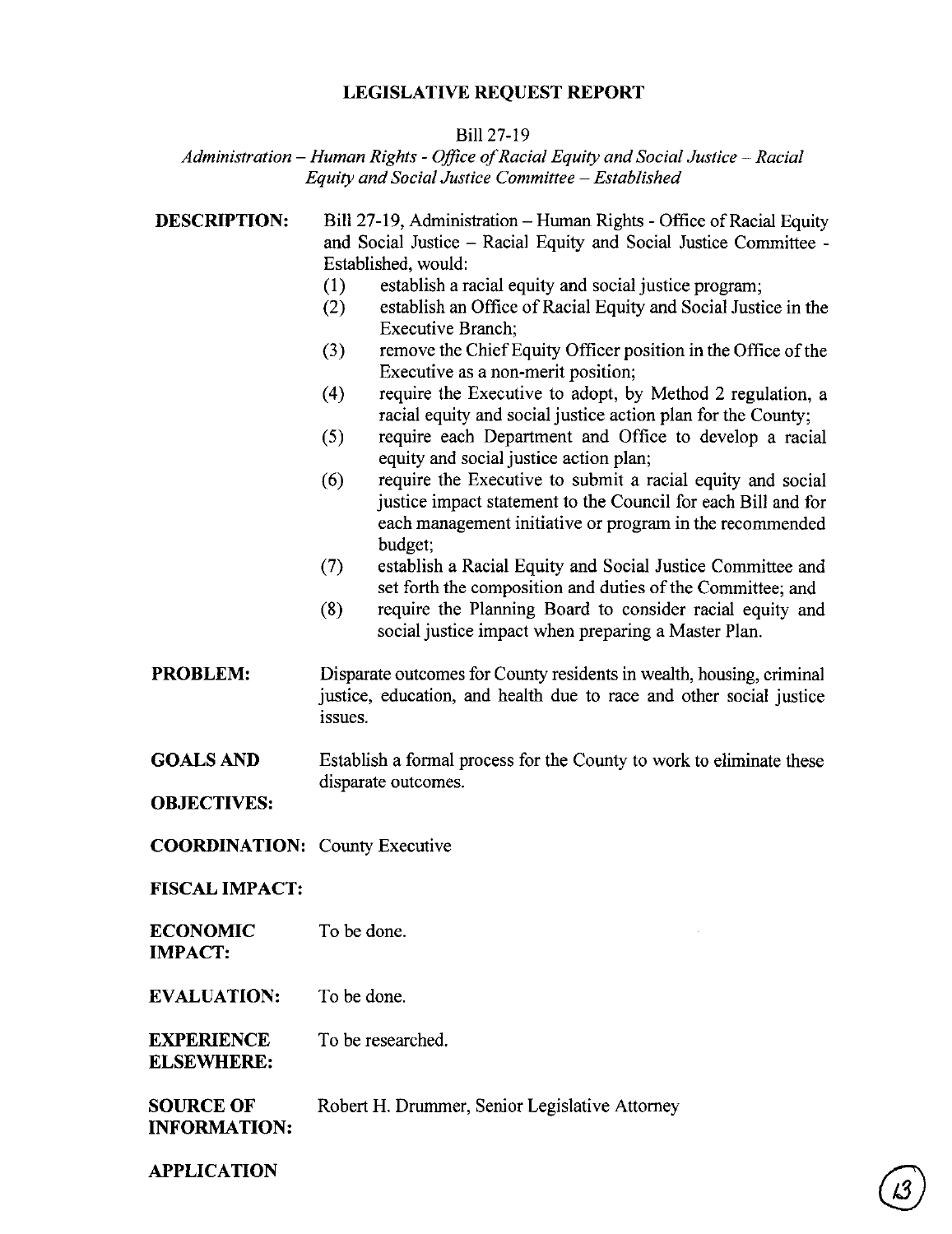## **WITHIN MUNICIPALITIES:** NIA

 $\bar{\beta}$ 

# **PENALTIES:** N/A

F:\LAW\BILLS\1927 Racial Equity\LRR.Docx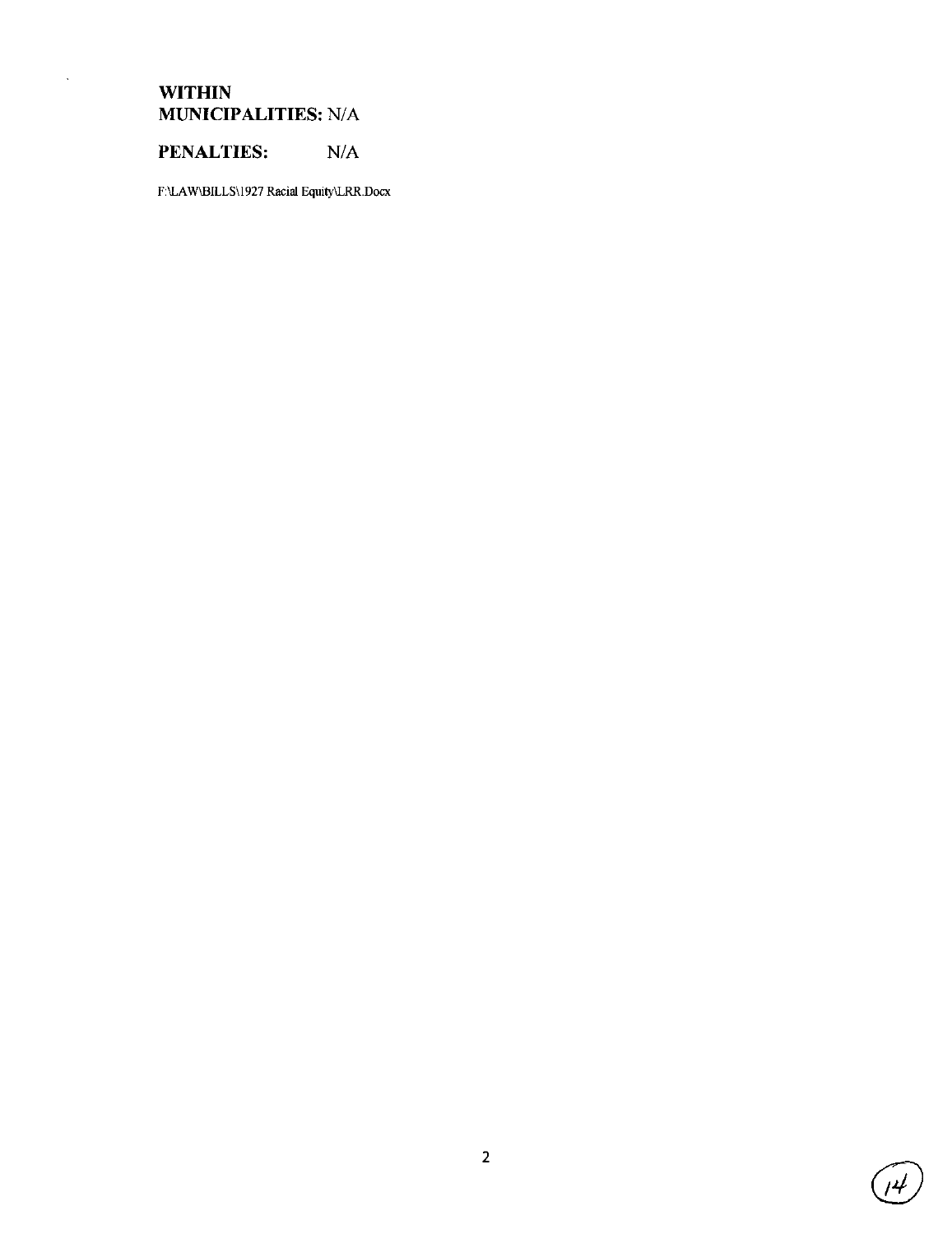

## MONTGOMERY COUNTY COUNCIL ROCKVILLE, MARYLAND

#### COUNCIL PRESIDENT NANCY NAVARRO **CHAIR, GOVERNMENT OPERATIONS AND**

DISTRICT 4

# FISCAL POLICY COMMITTEE

EDUCATION AND CULTURE COMMIT

#### **MEMORANDUM**

Wednesday, September 11, 2019

| TO:          | Councilmembers                                                    |
|--------------|-------------------------------------------------------------------|
| <b>FROM:</b> | Nancy Navarro, Council President                                  |
|              | SUBJECT: Bill 27-19, Racial Equity and Social Justice Legislation |

I am proud to transmit for your consideration, the attached bill on racial equity and social justice which seeks to codify and institutionalize the consideration of norms of equity and social justice in the important work of county government. This draft bill is a result of our work as a team, alongside the County executive, his staff, and our constituents who provided valuable feedback during the County's community conversations on racial equity and social justice this summer, as well as through the application of our community engagement toolkit that was distributed online and in print to encourage residents to host their own community conversations on racial equity and social justice.

Below are key elements of the bill:

- 1. Establish a racial equity and social justice program;
- 2. establish an Office of Racial Equity and Social Justice in **the** Executive Branch;
- 3. remove the Chief Equity Officer position in the Office of the Executive as a non-merit position (this is consistent with merit system law and the way non-merit positions are classified in the Executive Branch);

STELLA B. WERNER COUNCIL OFFICE BUILDING• ROCKVILLE, MARYLAND 20850 (240) 777-7968 • TTY (240) 777-7914

COUNCILMEMBER.NAVARRO@MONTGOMERYCOUNTYMD.GOV • www.COUNCILMEMBERNAVARRO.COM